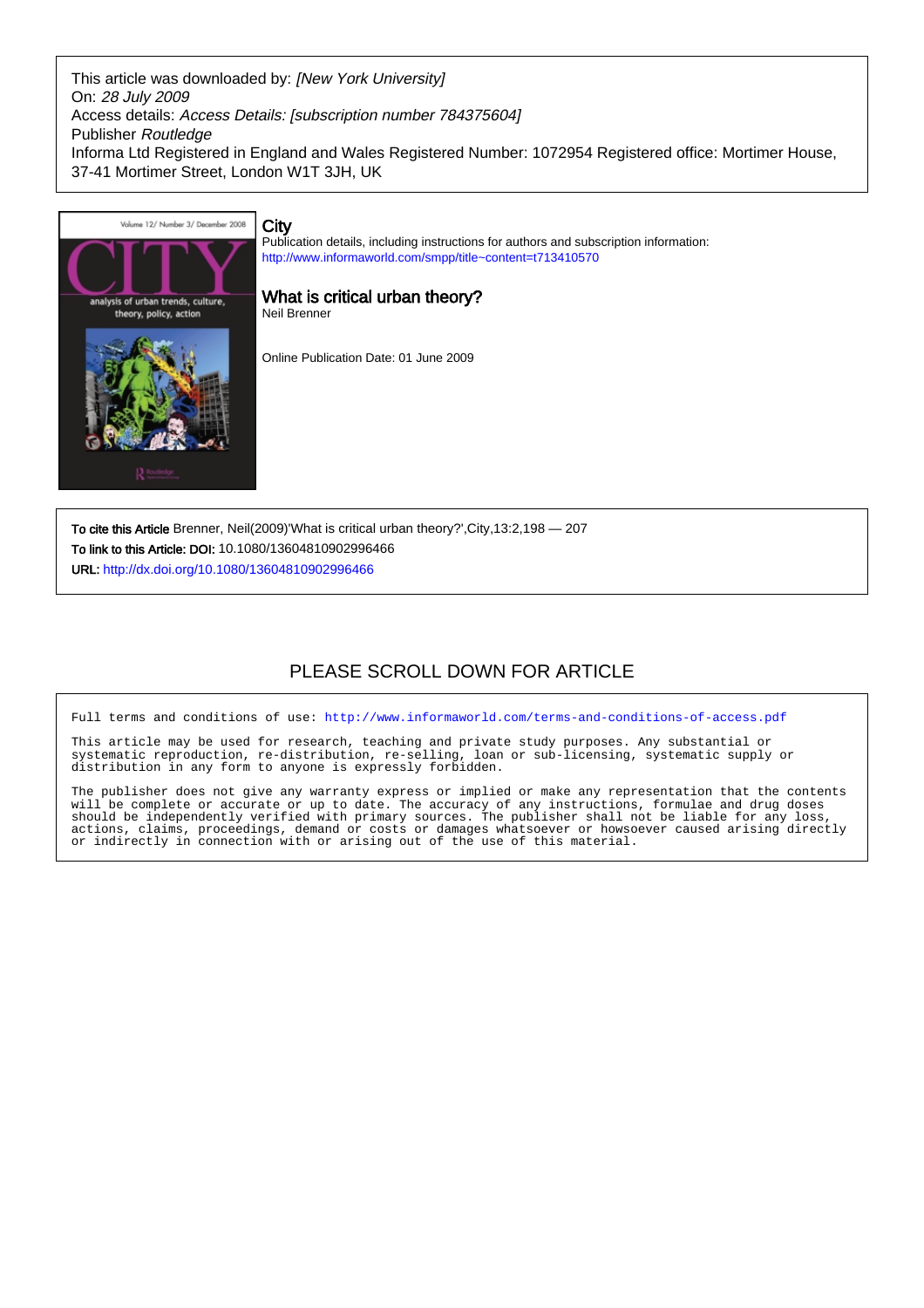# **What is critical urban theory?**

# Neil Brenner

*What is critical urban theory? While this phrase is often used in a descriptive sense, to characterize the tradition of post-1968 leftist or radical urban studies, I argue that it also has determinate social–theoretical content. To this end, building on the work of several Frankfurt School social philosophers, this paper interprets critical theory with reference to four, mutually interconnected elements—its theoretical character; its reflexivity; its critique of instrumental reason; and its emphasis on the disjuncture between the actual and the possible. On this basis, a brief concluding section considers the status of urban questions within critical social theory. In the early 21st century, I argue, each of the four key elements within critical social theory requires sustained engagement with contemporary patterns of capitalist urbanization. Under conditions of increasingly generalized, worldwide urbanization, the project of critical social theory and that of critical urban theory have been intertwined as never before.*

# **Introduction**

**hat is** *critical* **urban theory? This<br>
shorthand reference to the writ-<br>
ings of leftist or radical urban scholars phrase is generally used as a shorthand reference to the writings of leftist or radical urban scholars during the post-1968 period—for instance, those of Henri Lefebvre, David Harvey, Manuel Castells, Peter Marcuse and a legion of others who have been inspired or influenced by them (Katznelson, 1993; Merrifield, 2002). Critical urban theory rejects inherited disciplinary divisions of labor and statist, technocratic, marketdriven and market-oriented forms of urban knowledge. In this sense, critical theory differs fundamentally from what might be termed 'mainstream' urban theory—for example, the approaches inherited from the Chicago School of urban sociology, or those deployed within technocratic or neoliberal forms of policy science. Rather than affirming the current condition of cities as the expression of** **transhistorical laws of social organization, bureaucratic rationality or economic efficiency, critical urban theory emphasizes the politically and ideologically mediated, socially contested and therefore malleable character of urban space—that is, its continual (re)construction as a site, medium and outcome of historically specific relations of social power. Critical urban theory is thus grounded on an antagonistic relationship not only to inherited urban knowledges, but more generally, to existing urban formations. It insists that another, more democratic, socially just and sustainable form of urbanization is possible, even if such possibilities are currently being suppressed through dominant institutional arrangements, practices and ideologies. In short, critical urban theory involves the critique of ideology (including social–scientific ideologies)** *and* **the critique of power, inequality, injustice and exploitation, at once within and among cities.**

2009

 $28$  July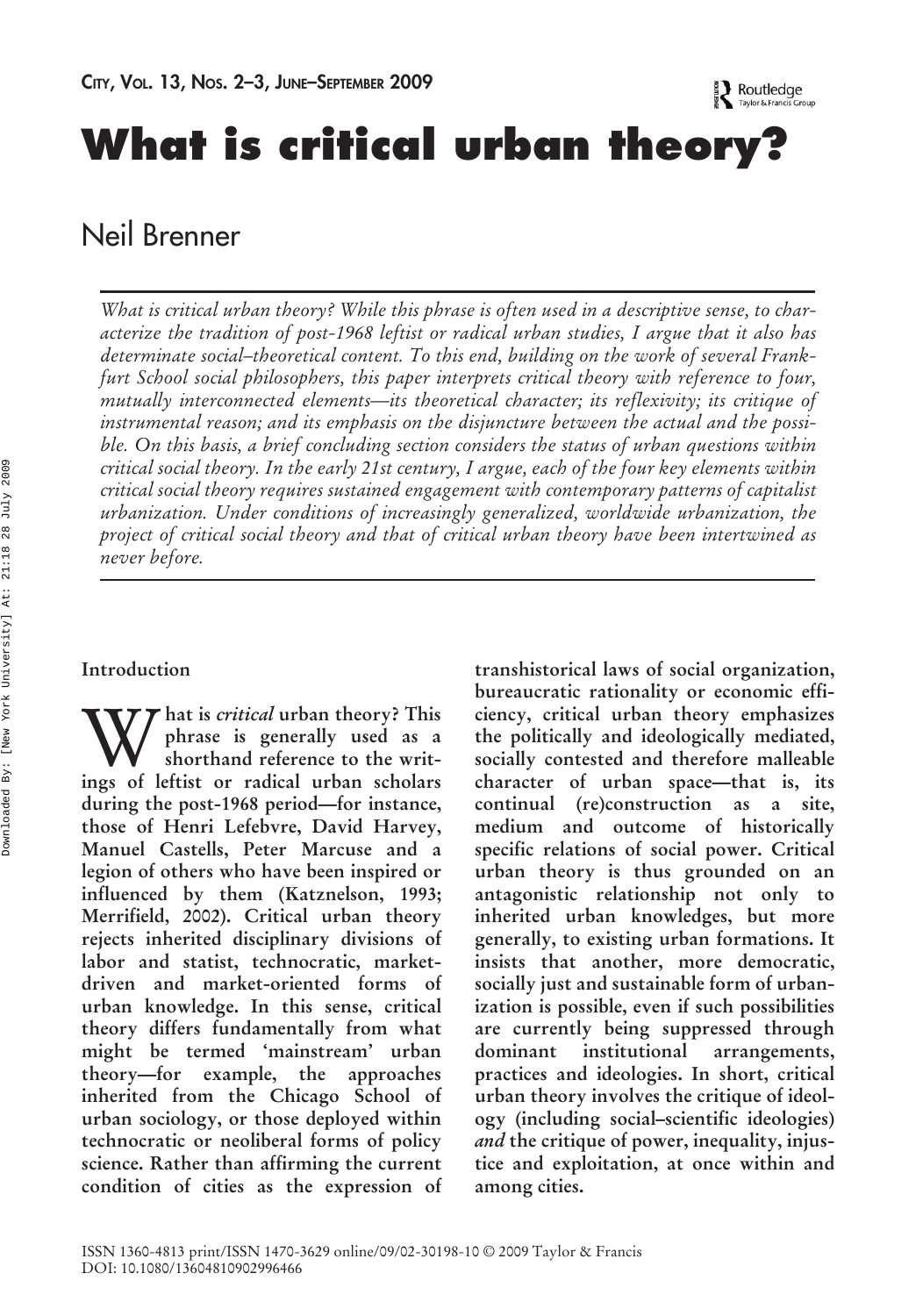**However, the notions of critique, and more specifically of critical theory, are not merely descriptive terms. They have determinate social–theoretical content that is derived from various strands of Enlightenment and post-Enlightenment social philosophy, not least within the work of Hegel, Marx and the Western Marxian tradition (Koselleck, 1988; Postone, 1993; Calhoun, 1995). Moreover, the focus of critique in critical social theory has evolved significantly during the course of the last two centuries of capitalist development (Therborn, 1996). Given the intellectual and political agenda of this issue of** *CITY***, it is worth revisiting some of the key arguments developed within the aforementioned traditions, particularly that of the Frankfurt School, which arguably provide a crucial, if often largely implicit, reference point for the contemporary work of critical urbanists.**

One of the main points to be emphasized below is the historical specificity of any approach to critical social theory, urban or otherwise. The work of Marx and the Frankfurt School emerged during previous phases of capitalism—competitive (mid- to late-19th century) and Fordist–Keynesian (mid-20th century), respectively—that have now been superseded through the restless, creatively destructive forward-motion of capitalist development (Postone, 1992, 1993, 1999). A key contemporary question, therefore, is how the conditions of possibility for critical theory have changed today, in the early 21st century, in the context of an increasingly globalized, neoliberalized and financialized formation of capitalism (Therborn, 2008).

Such considerations also lead directly into the thorny problem of how to position *urban* questions within the broader project of critical social theory. With the significant exception of Walter Benjamin's *Passagen-Werk*, none of the main figures associated with the Frankfurt School devoted much attention to urban questions. For them, critical theory involved the critique of commodification, the state and the law, including their mediations, for instance, through family structures, cultural forms and social–psychological dynamics (Jay, 1973; Kellner, 1989; Wiggershaus, 1995). This orientation had a certain plausibility during the competitive and Fordist–Keynesian phases of capitalist development, insofar as urbanization processes were then generally viewed as a straightforward spatial expression of other, purportedly more fundamental social forces, such as industrialization, class struggle and state regulation. I argue below, however, that such an orientation is no longer tenable in the early 21st century, as we witness nothing less than an *urbanization of the world*—the 'urban revolution' anticipated nearly four decades ago by Henri Lefebvre (2003 [1970]). Under conditions of increasingly generalized, worldwide urbanization (Lefebvre, 2003 [1970]; Schmid, 2005; Soja and Kanai, 2007), the project of critical social theory and that of critical urban theory have been mutually intertwined as never before.

# **Critique and critical social theory**

The modern idea of critique is derived from the Enlightenment and was developed most systematically in the work of Kant, Hegel and the Left Hegelians (Marcuse, 1954; Habermas, 1973; Jay, 1973; Calhoun, 1995; Therborn, 1996). But it assumed a new significance in Marx's work, with the development of the notion of a critique of political economy (Postone, 1993). For Marx, the critique of political economy entailed, on the one hand, a form of *Ideologiekritik*, an unmasking of the historically specific myths, reifications and antinomies that pervade bourgeois forms of knowledge. Just as importantly, Marx understood the critique of political economy not only as a critique of ideas and discourses about capitalism, but as a critique of capitalism itself, and as a contribution to the effort to transcend it. In this dialectical conception, a key task of critique is to reveal the contradictions within the historically specific social totality formed by capitalism.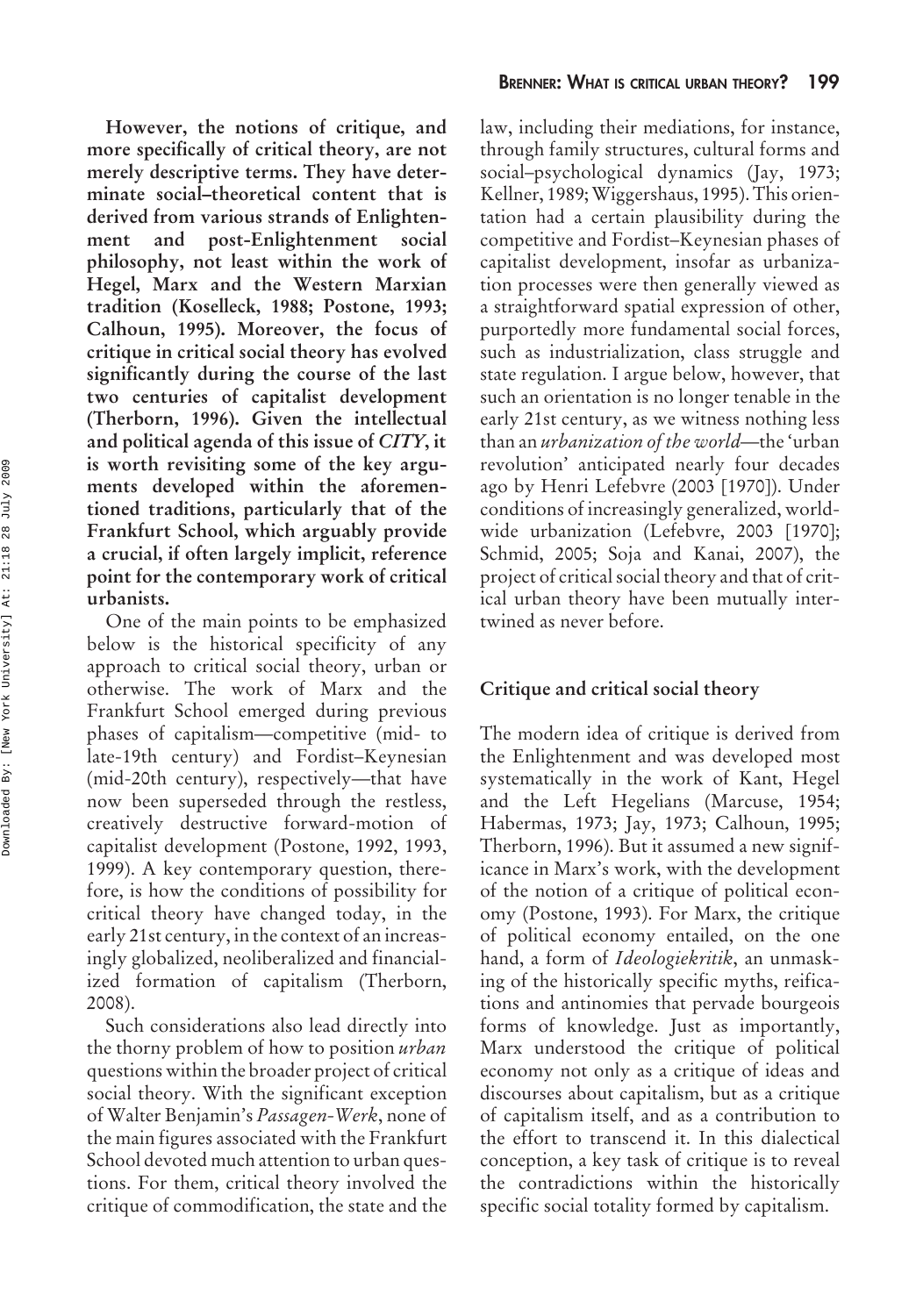This approach to critique is seen to have several important functions. First, it exposes the forms of power, exclusion, injustice and inequality that underpin capitalist social formations. Second, for Marx, the critique of political economy is intended to illuminate the landscape of ongoing and emergent sociopolitical struggles: it connects the ideological discourses of the political sphere to the underlying (class) antagonisms and social forces within bourgeois society. Perhaps most crucially, Marx understood critique as a means to explore, both in theory and in practice, the possibility of forging alternatives to capitalism. A critique of political economy thus served to show how capitalism's contradictions simultaneously undermine the system, and point beyond it, towards other ways of organizing social capacities and society/nature relations.

During the course of the 20th century, Marx's critique of political economy has been appropriated within diverse traditions of critical social analysis, including the traditional Marxism of the Second International (Kolakowski, 1981) and the alternative strands of radical thought associated with Western Marxism (Jay, 1986). It was arguably within the Frankfurt School of critical social theory, however, that the concept of critique was explored most systematically as a methodological, theoretical and political problem. In confronting this issue, the major figures within the Frankfurt School also developed an innovative, intellectually and politically subversive research program on the political economy, social–psychological dynamics, evolutionary trends and inner contradictions of modern capitalism (Bronner and Kellner, 1989; Arato and Gebhardt, 1990; Wiggershaus, 1995).

It was Max Horkheimer (1982 [1937]) who, writing from exile in New York City in 1937, introduced the terminology of 'critical theory'. The concept was subsequently developed and extended by his associates Theodor Adorno and Herbert Marcuse, and later, in very different directions, by Jürgen Habermas, up through the 1980s. In the Frankfurt School conception, critical theory represented a decisive break from the orthodox forms of Marxism that prevailed under the Second International, with its ontology of labor and its invocation of proletarian class struggle as the privileged basis for social transformation under capitalism. Additionally, during the course of the mid-20th century, the Frankfurt School of critical theory was animated by several other contextually specific concerns and preoccupations—including the critique of fascism in Germany and elsewhere; the critique of technology, mass consumerism and the culture industry under postwar capitalism in Europe and the USA; and, particularly in the later work of Herbert Marcuse, the critique of suppressed possibilities for human emancipation latent with present institutional arrangements.

The Frankfurt School notion of critical theory was initially elaborated as an epistemological concept. In Horkheimer's classic 1937 essay 'Traditional and Critical Theory', it served to demarcate an alternative to positivistic and technocratic approaches to social science and bourgeois philosophy (Horkheimer, 1982 [1937], pp. 188–252). This line of analysis was famously continued by Adorno in the 1960s, in the *Positivismusstreit* (positivism dispute) with Karl Popper (Adorno *et al*., 1976), and again in a totally different form in his philosophical writings on dialectics and aesthetic theory (for a sampling, see O'Connor, 2000). The notion of critical theory was developed in yet another new direction by Habermas in his debate on technocracy with Niklas Luhmann in the early 1970s (Habermas and Luhmann, 1971), and in a still more elaborate, mature form in his magnum opus, *The Theory of Communicative Action*, in the mid-1980s (Habermas, 1985, 1987).

The most politically charged vision of critical theory was arguably presented by Herbert Marcuse in the mid-1960s, above all in his 1964 classic book, *One-Dimensional Man*. For Marcuse, critical theory entailed an immanent critique of capitalist society in its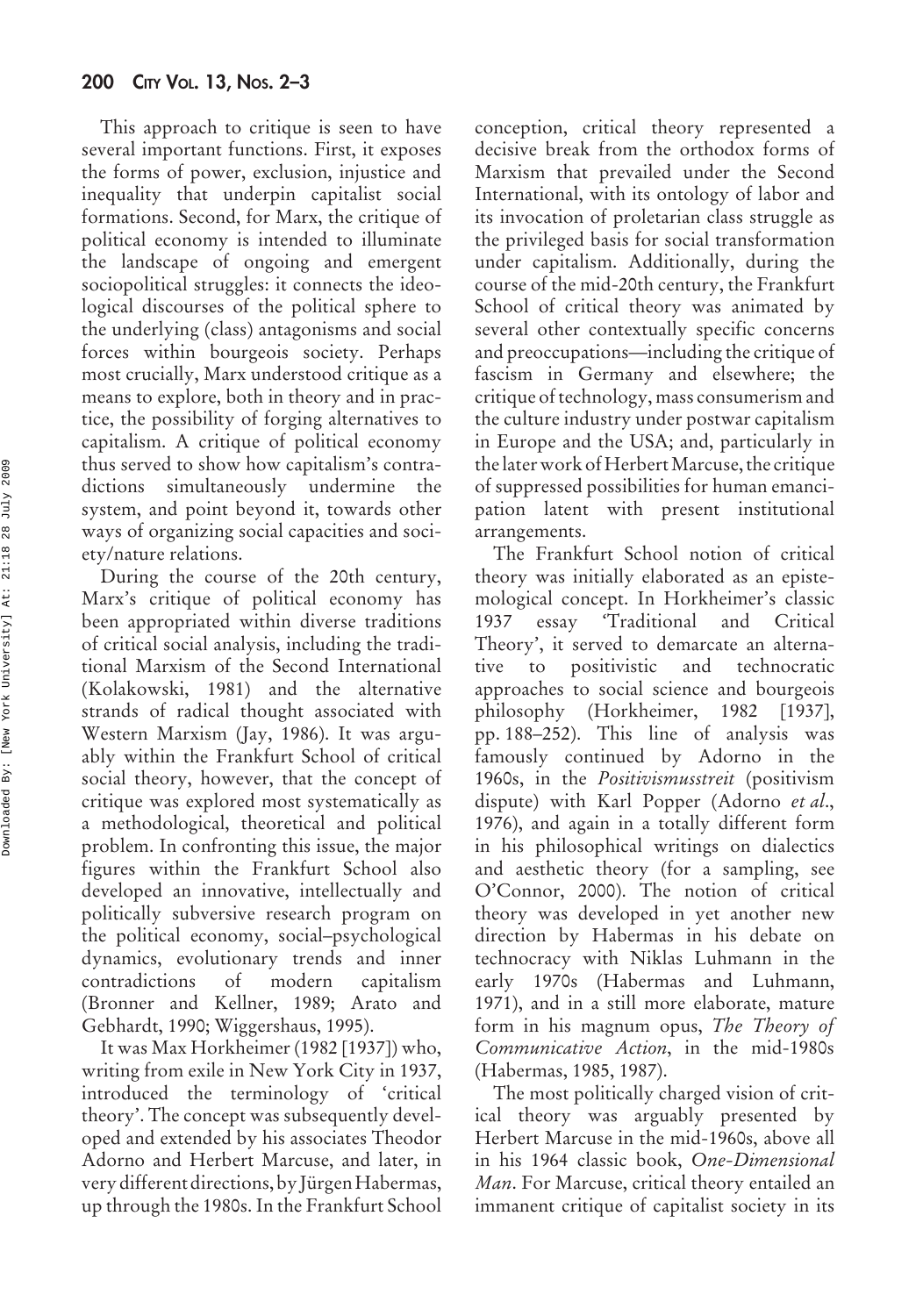current form: it is concerned, he insisted, with 'the *historical alternatives* which haunt the established society as subversive tendencies and forces' (1964, pp. xi–xii; italics added). There is thus a direct link between Marcuse's project and a central aspect of Marx's original critique of political economy—the search for emancipatory alternatives latent within the present, due to the contradictions of existing social relations (as emphasized systematically by Postone, 1993).

#### **Key elements of critical theory: four propositions**

There are, of course, profound epistemological, methodological, political and substantive differences among writers such as Horkheimer, Adorno, Marcuse and Habermas. Nonetheless, it can be argued that their writings collectively elaborate a core, underlying conception of critical theory (for an alternative but compatible reading, see Calhoun, 1995). This conception can be summarized with reference to four key propositions: critical theory is theory; it is reflexive; it involves a critique of instrumental reason; and it is focused on the disjuncture between the actual and the possible. These propositions should be understood as being inextricably intertwined and mutually constitutive;

the full meaning of each can only be grasped in relation to the others (Figure 1).

#### *Critical theory is theory*

In the Frankfurt School, critical theory is unapologetically abstract. It is characterized by epistemological and philosophical reflections; the development of formal concepts, generalizations about historical trends; deductive and inductive modes of argumentation; and diverse forms of historical analysis. It may also build upon concrete research, that is, upon an evidentiary basis, whether organized through traditional or critical methods. As Marcuse (1964, p. xi) writes, 'In order to identify and define the possibilities for an optimal development, the critical theory must abstract from the actual organization and utilization of society's resources, and from the results of this organization and utilization.' It is, in this sense, a *theory*.

Critical theory is thus not intended to serve as a formula for any particular course of social change; it is not a strategic map for social change; and it is not a 'how to'-style guidebook for social movements. It may indeed, it *should*—have mediations to the realm of practice, and it is explicitly intended to inform the strategic perspective of progressive, radical or revolutionary social



**Figure 1** Four mutually constitutive propositions on critical theory.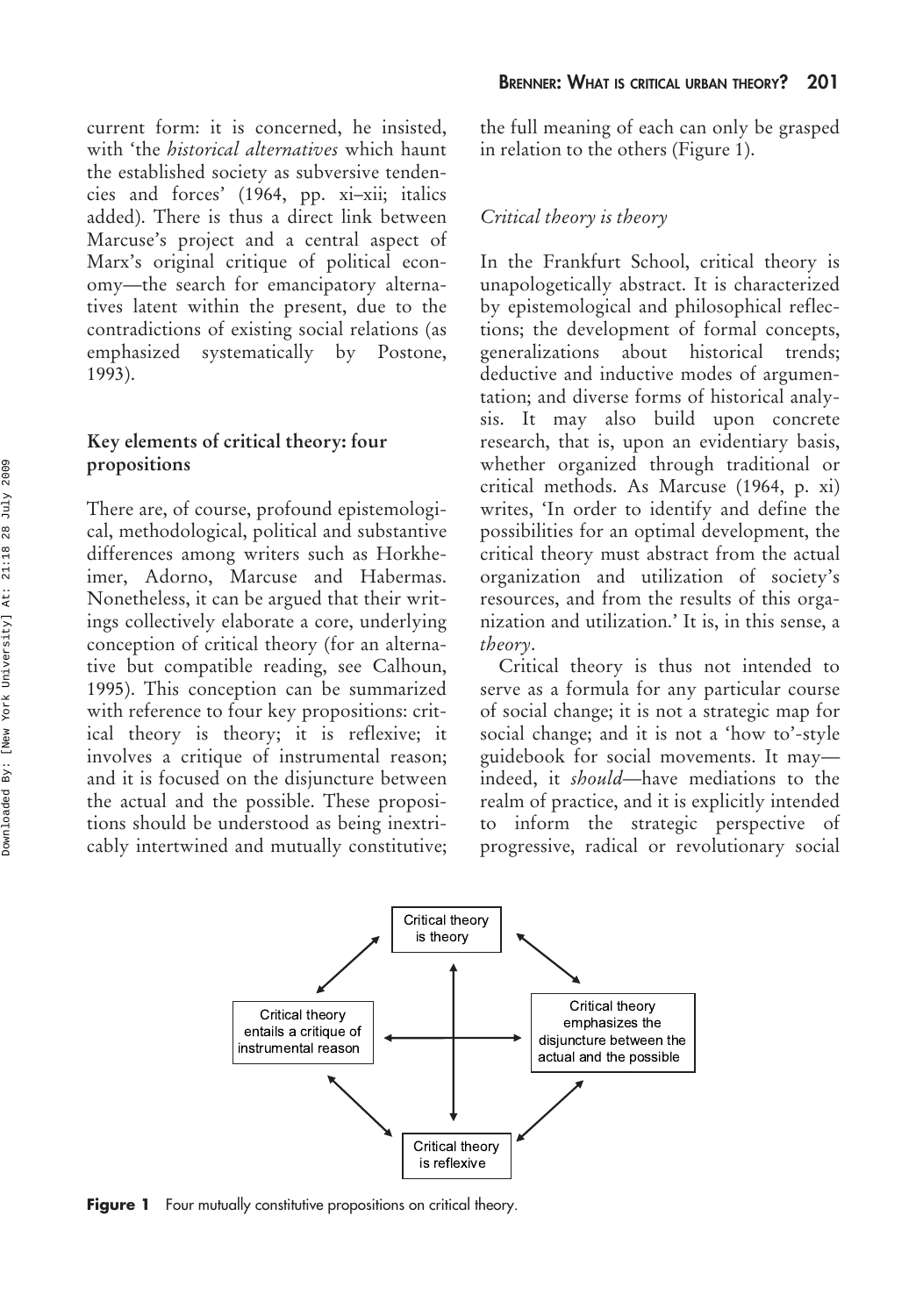and political actors. But, at the same time, crucially, the Frankfurt School conception of critical theory is focused on a moment of abstraction that is analytically prior to the famous Leninist question of 'What is to be done?'

# *Critical theory is reflexive*

In the Frankfurt School tradition, theory is understood to be at once enabled by, and oriented towards, specific historical conditions and contexts. This conceptualization has at least two key implications. First, critical theory entails a total rejection of any standpoint—positivistic, transcendental, metaphysical or otherwise—that claims to be able to stand 'outside' of the contextually specific time/space of history. All social knowledge, including critical theory, is embedded within the dialectics of social and historical change; it is thus intrinsically, endemically contextual. Second, Frankfurt School critical theory transcends a generalized hermeneutic concern with the situatedness of all knowledge. It is focused, more specifically, on the question of how oppositional, antagonistic forms of knowledge, subjectivity and consciousness may emerge within an historical social formation.

Critical theorists confront this issue by emphasizing the fractured, broken or contradictory character of capitalism as a social totality. If the totality were closed, noncontradictory or complete, there could be no critical consciousness of it; there would be no need for critique; and indeed, critique would be structurally impossible. Critique emerges precisely insofar as society is in conflict with itself, that is, because its mode of development is self-contradictory. In this sense, critical theorists are concerned not only to situate themselves and their research agendas within the historical evolution of modern capitalism. Just as crucially, they want to understand what it is about modern capitalism that enables their own and others' forms of critical consciousness.

# *Critical theory entails a critique of instrumental reason*

As is well known, the Frankfurt School critical theorists developed a critique of instrumental reason (analyzed at length in Habermas, 1985, 1987). Building on Max Weber's writings, they argued against the societal generalization of a means–ends rationality oriented towards the purposiverational (*Zweckrationale*), an efficient linking of means to ends, without interrogation of the ends themselves. This critique had implications for various realms of industrial organization, technology and administration, but most crucially here, Frankfurt School theorists also applied it to the realm of social science. In this sense, critical theory entails a forceful rejection of instrumental modes of social scientific knowledge—that is, those designed to render existing institutional arrangements more efficient and effective, to manipulate and dominate the social and physical world, and thus to bolster current forms of power. Instead, critical theorists demanded an interrogation of the ends of knowledge, and thus, an explicit engagement with normative questions.

Consistent with their historically reflexive approach to social science, Frankfurt School scholars argued that a critical theory must make explicit its practical–political and normative orientations, rather than embracing a narrow or technocratic vision. Instrumentalist modes of knowledge necessarily presuppose their own separation from their object of investigation. However, once that separation is rejected, and the knower is understood to be embedded within the same practical social context that is being investigated, normative questions are unavoidable. The proposition of reflexivity and the critique of instrumental reason are thus directly interconnected.

Consequently, when critical theorists discuss the so-called theory/practice problem, they are *not* referring to the question of how to 'apply' theory to practice. Rather, they are thinking this dialectical relationship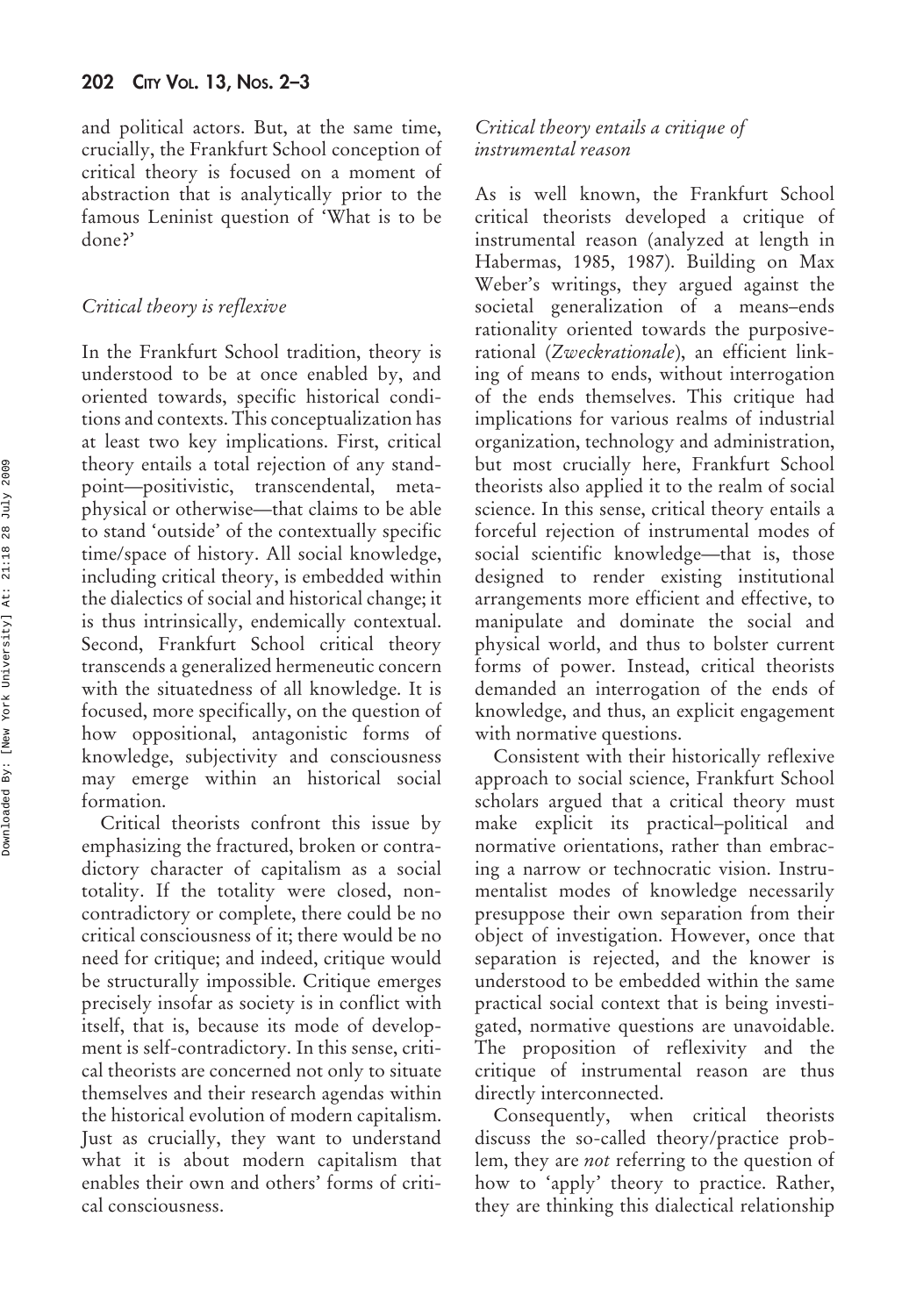in exactly the opposite direction—namely, how the realm of practice (and thus, normative considerations) always already informs the work of theorists, even when the latter remains on an abstract level. As Habermas wrote in 1971:

'The dialectical interpretation [associated with critical theory] comprehends the knowing subject in terms of the relations of social praxis, in terms of its position, both within the process of social labor and the process of enlightening the political forces about their goals.' (Habermas, 1973, pp. 210–211)

#### *Critical theory emphasizes the disjuncture between the actual and the possible*

As Therborn (2008) argues, the Frankfurt School embraces a dialectical critique of capitalist modernity—that is, one that affirms the possibilities for human liberation that are opened up by this social formation while also criticizing its systemic exclusions, oppressions and injustices. The task of critical theory is therefore not only to investigate the forms of domination associated with modern capitalism, but equally, to excavate the emancipatory possibilities that are embedded within, yet simultaneously suppressed by, this very system.

In much Frankfurt School writing, this orientation involves a 'search for a revolutionary subject', that is, the concern to find an agent of radical social change that could realize the possibilities unleashed yet suppressed by capitalism. However, given the Frankfurt School's abandonment of any hope for a proletarian-style revolution, their search for a revolutionary subject during the postwar period generated a rather gloomy pessimism regarding the possibility for social transformation and, especially in the work of Adorno and Horkheimer, a retreat into relatively abstract philosophical and aesthetic concerns (Postone, 1993).

Marcuse, by contrast, presents a very different position on this matter in the 'Introduction' to *One-Dimensional Man*.

Here he agrees with his Frankfurt School colleagues that, in contrast to the formative period of capitalist industrialization, late 20th-century capitalism lacks any clear 'agents or agencies of social change'; in other words, the proletariat was no longer operating as a class 'for itself'. Nonetheless, Marcuse (1964, p. xii) insists forcefully that 'the need for qualitative change is as pressing as ever before […] by society as a whole, for every one of its members'. Against this background, Marcuse proposes that the rather abstract quality of critical theory, during the time in which he was writing, was organically linked to the absence of an obvious agent of radical, emancipatory social change. He argues, moreover, that the abstractions associated with critical theory could only be blunted or dissolved through concrete-historical struggles: 'The theoretical concepts', Marcuse (1964, p. xii) suggests, 'terminate with social change.' This powerful proposition thus returns us to the idea of critical theory *as* theory. Just as the *critical* thrust of critical theory is historically conditioned and historically oriented, so too is its *theoretical* orientation continuously shaped and reshaped through ongoing social and political transformations.

Marcuse's position is reminiscent of Marx's famous claim in Volume 3 of *Capital* that all science would be superfluous if there were no distinction between reality and appearance. Similarly, Marcuse suggests, in a world in which radical or revolutionary social change were occurring, critical theory would be effectively marginalized or even dissolved—not in its critical orientation, but *as theory*: it would become concrete practice. Or, to put the point differently, it is precisely because revolutionary, transformative, emancipatory social practice remains so tightly circumscribed and constrained under contemporary capitalism that critical theory remains critical *theory*—and not simply everyday social practice. From this point of view, the so-called theory/practice divide is an artifact not of theoretical confusion or epistemological inadequacies, but of the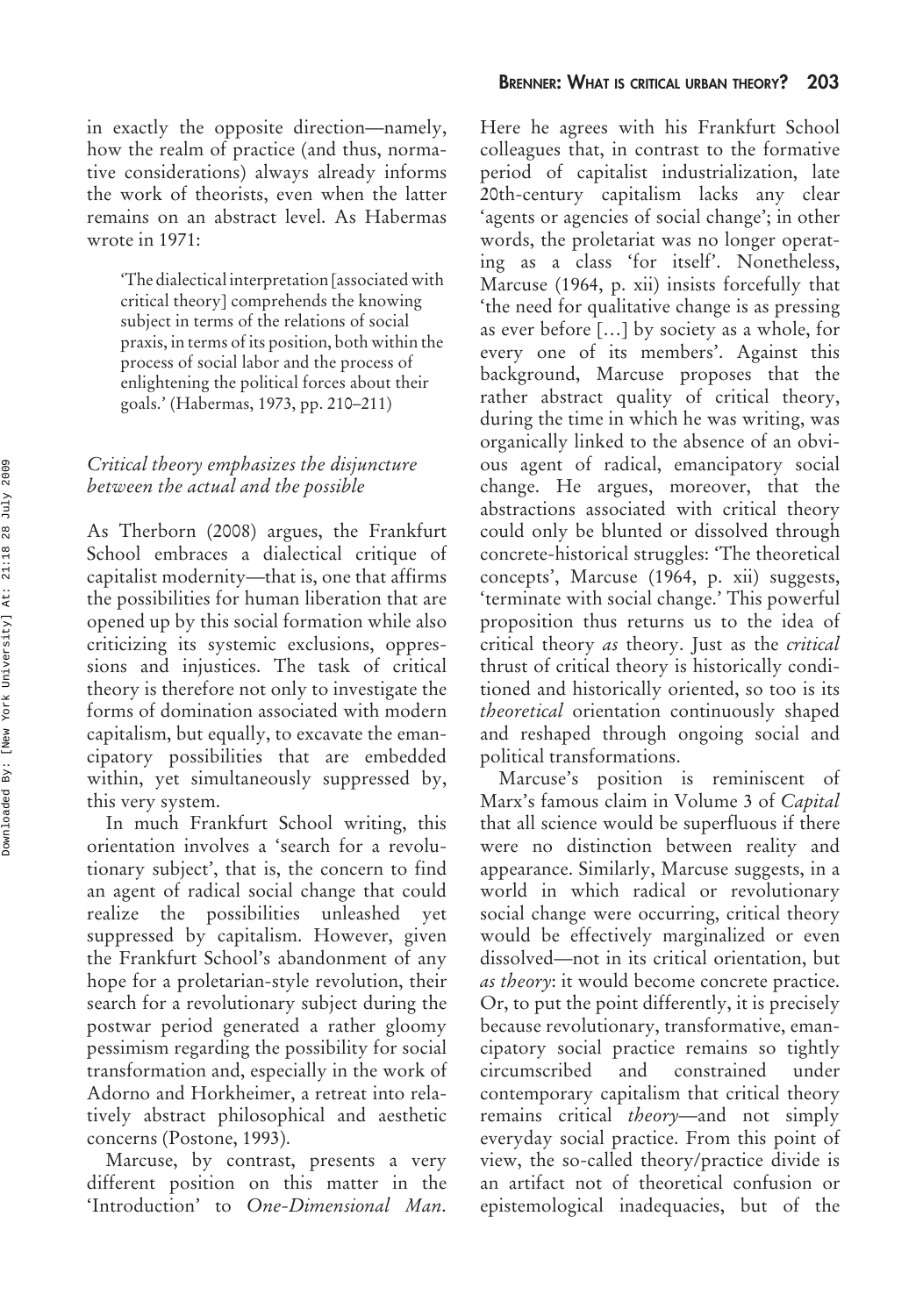alienated, contradictory social formation in which critical theory is embedded. There is no theory that can overcome this divide, because, by definition, it cannot be overcome theoretically; it can only be overcome in practice.

# **Critical theory and the urbanization question**

While Marx's work has exercised a massive influence on the post-1968 field of critical urban studies, few, if any, contributors to this field have engaged directly with the writings of the Frankfurt School. Nonetheless, I believe that most authors who position themselves within the intellectual universe of critical urban studies would endorse, at least in general terms, the conception of critical theory that is articulated through the four propositions summarized above:

- they insist on the need for abstract, theoretical arguments regarding the nature of urban processes under capitalism, while rejecting the conception of theory as a 'handmaiden' to immediate, practical or instrumental concerns;
- they view knowledge of urban questions, including critical perspectives, as being historically specific and mediated through power relations;
- they reject instrumentalist, technocratic and market-driven forms of urban analysis that promote the maintenance and reproduction of extant urban formations; and
- they are concerned to excavate possibilities for alternative, radically emancipatory forms of urbanism that are latent, yet systemically suppressed, within contemporary cities.

Of course, any given contribution to critical urban theory may be more attuned to some of these propositions than to others, but they appear, cumulatively, to constitute an important epistemological foundation for the field as a whole. In this sense, critical urban theory has developed on an intellectual and political terrain that had already been tilled extensively not only by Marx, but also by the various theoreticians of the Frankfurt School. Given the rather pronounced, even divisive character of methodological, epistemological and substantive debates among critical urbanists since the construction of this field in the early 1970s (see, for instance, Saunders, 1986; Gottdiener, 1985; Soja, 2000; Brenner and Keil, 2005; Robinson, 2006), it is essential not to lose sight of these broad areas of foundational agreement.

However, as the field of critical urban studies continues to evolve and diversify in the early 21st century, its character as a putatively 'critical' theory deserves to be subjected to careful scrutiny and systematic debate. In an incisive feminist critique of Habermas, Fraser (1989) famously asked, 'What's critical about critical theory?' Fraser's question can also be posed of the field of study under discussion in this issue of *CITY*: what's critical about critical *urban* theory? Precisely because the process of capitalist urbanization continues its forwardmovement of creative destruction on a world scale, the meanings and modalities of critique can never be held constant; they must, on the contrary, be continually reinvented in relation to the unevenly evolving political– economic geographies of this process and the diverse conflicts it engenders. This is, in my view, one of the major intellectual and political challenges confronting critical urban theorists today, and it is one that several contributors to this issue of *CITY* grapple with quite productively.

As indicated above, the concept of critique developed by Marx and the vision of critical theory elaborated in the Frankfurt School were embedded within historically specific formations of capitalism. Consistent with their requirement for reflexivity, each of these approaches explicitly understood itself to be embedded within such a formation, and was oriented self-consciously towards subjecting the latter to critique. This requirement for reflexivity, as elaborated above,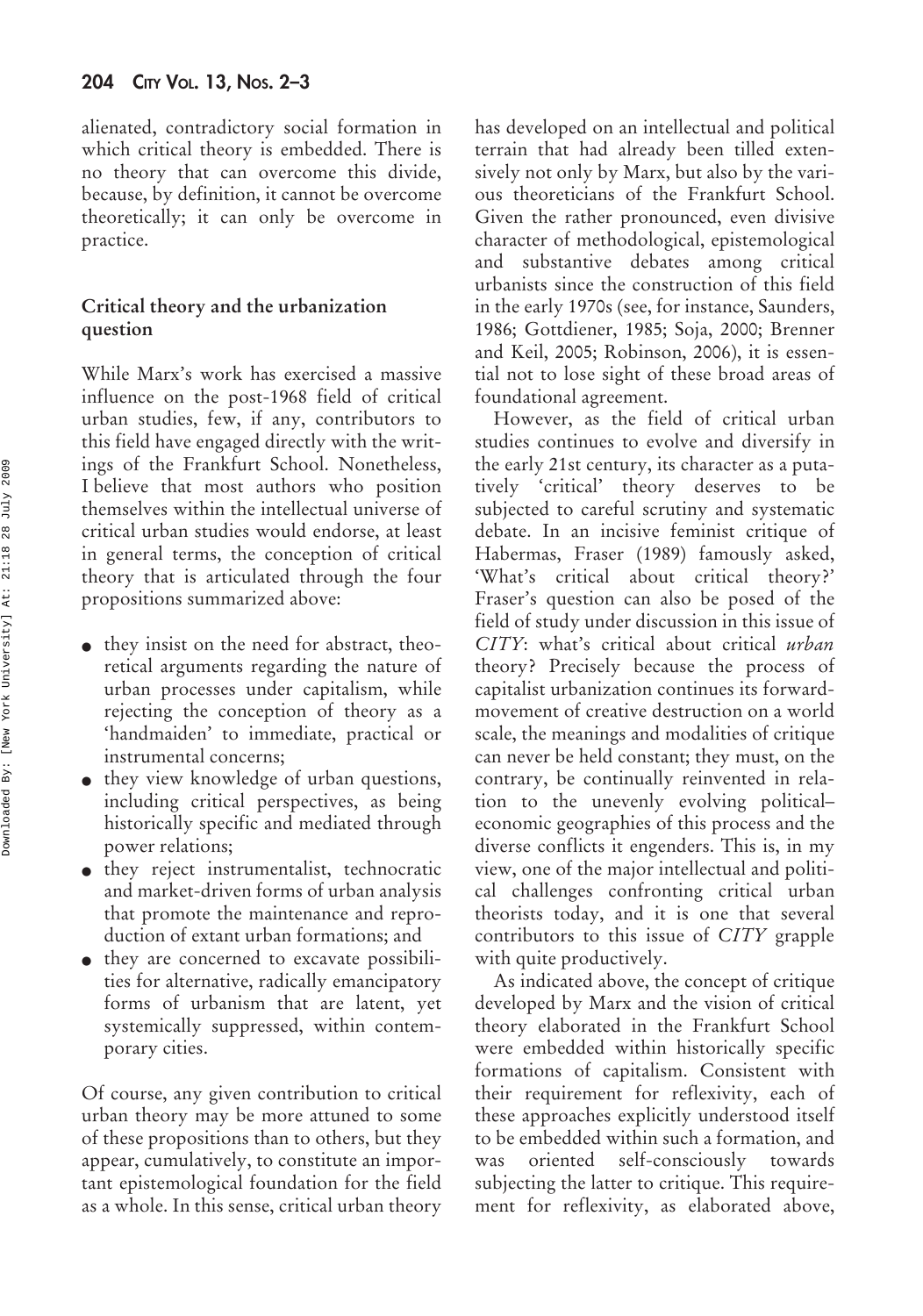must also figure centrally in any attempt to appropriate or reinvent critical theory, urban or otherwise, in the early 21st century. However, as Postone (1993, 1999) has argued, the conditions of possibility for critical theory have been thoroughly reconstituted under post-Fordist, post-Keynesian capitalism. The nature of the structural constraints on emancipatory forms of social change, and the associated imagination of alternatives to capitalism, have been qualitatively transformed through the acceleration of geoeconomic integration, the intensified financialization of capital, the crisis of the postwar model of welfare state intervention, the still ongoing neoliberalization of state forms and the deepening of planetary ecological crises (Albritton *et al*., 2001; Harvey, 2005). The most recent global financial crisis—the end result of a 'roller coaster' of catastrophic regional crashes that have been rippling across the world economy for at least a decade (Harvey, 2008)—has generated a new round of worldwide, crisis-induced restructuring that has still further rearticulated the epistemological, political and institutional conditions of possibility for any critical social theory (Brand and Sekler, 2009; Gowan, 2009; Peck *et al*., 2009). While the four aforementioned elements of critical theory surely remain urgently relevant in the early 21st century, their specific meanings and modalities need to be carefully reconceptualized. The challenge for those committed to the project of critical theory is to do so in a manner that is adequate to the continued forward-motion of capital, its associated crisis-tendencies and contradictions, and the struggles and oppositional impulses it is generating across the variegated landscapes of the world economy.

Confronting this task hinges, I submit, on a much more systematic integration of urban questions into the analytical framework of critical social theory as a whole. As mentioned above, the problematic of urbanization received relatively scant attention within classical Frankfurt School analyses; and it is only relatively recently that Benjamin's wide-ranging sketches (2002) on the capitalist transformation of 19th-century Paris have engendered significant scholarly interest (Buck-Morss, 1991). Even during the competitive and Fordist–Keynesian phases of capitalist development, urbanization processes—manifested above all in the formation and expansion of large-scale urban regions—figured crucially in the dynamics of capital accumulation and in the organization of everyday social relations and political struggles. Under present geohistorical conditions, however, the process of urbanization has become increasingly generalized on a world scale. Urbanization no longer refers simply to the expansion of the 'great towns' of industrial capitalism, to the sprawling metropolitan production centers, suburban settlement grids and regional infrastructural configurations of Fordist–Keynesian capitalism, or to the anticipated linear expansion of city-based human populations in the world's 'mega-cities'. Instead, as Lefebvre (2003 [1970]) anticipated nearly four decades ago, this process now increasingly unfolds through the uneven stretching of an 'urban fabric', composed of diverse types of investment patterns, settlement spaces, land use matrices and infrastructural networks, across the entire world economy. Urbanization is, to be sure, still manifested in the continued, massive expansion of cities, city-regions and mega-city-regions, but it equally entails the ongoing sociospatial transformation of diverse, less densely agglomerated settlement spaces that are, through constantly thickening inter-urban and inter-metropolitan infrastructural networks, being ever more tightly interlinked to the major urban centers. We are witnessing, in short, nothing less than the intensification and extension of the urbanization process at all spatial scales and across the entire surface of planetary space (Lefebvre, 2003 [1970]; Schmid, 2005).

As during previous phases of capitalist development, the geographies of urbanization are profoundly uneven—but their parameters are no longer confined to any single type of settlement space, whether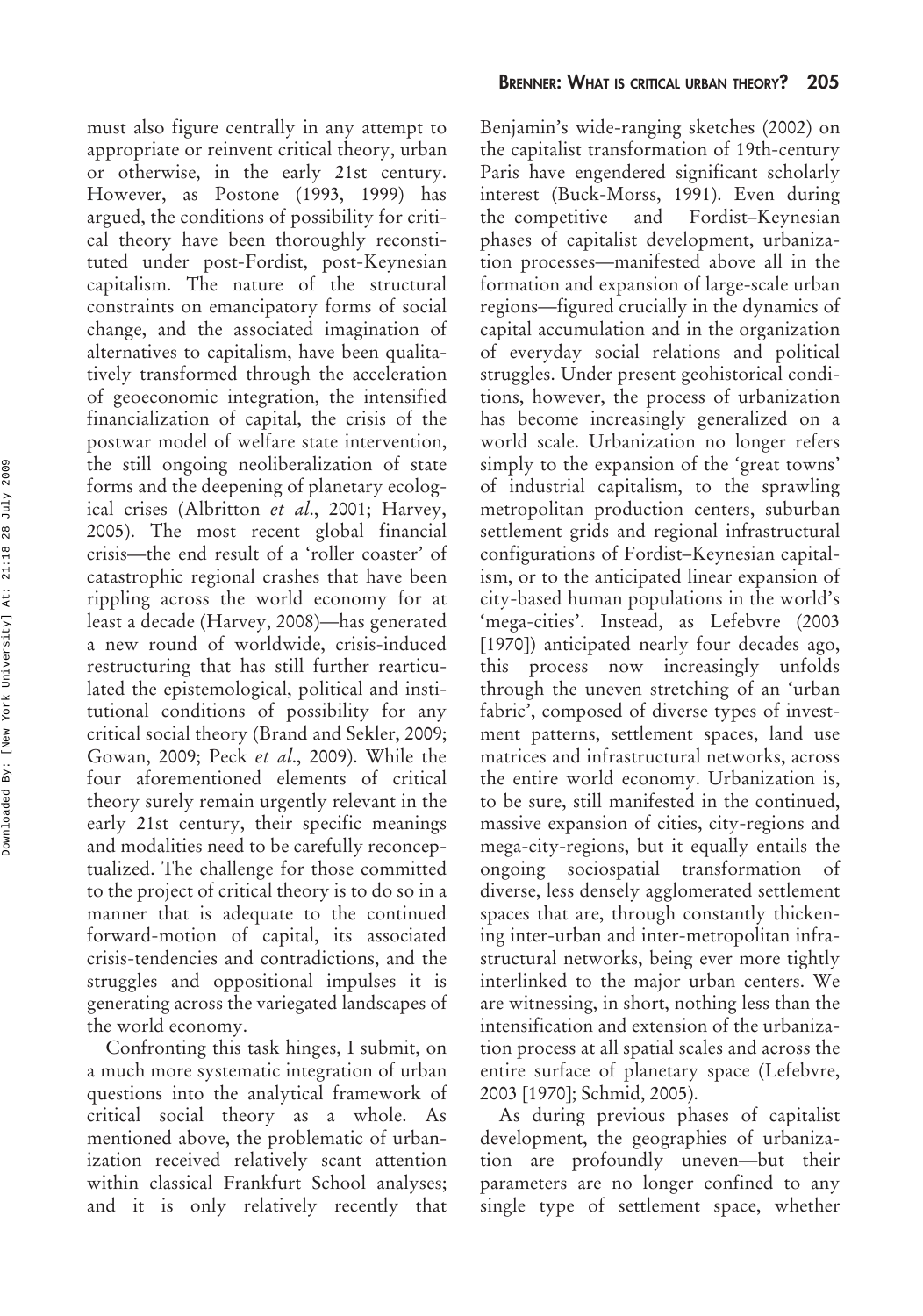defined as a city, a city-region, a metropolitan region or even a mega-city-region. Consequently, under contemporary circumstances, the urban can no longer be viewed as a distinct, relatively bounded site; it has instead become a generalized, planetary condition in and through which the accumulation of capital, the regulation of political–economic life, the reproduction of everyday social relations and the contestation of the earth and humanity's possible futures are simultaneously organized and fought out. In light of this, it is increasingly untenable to view urban questions as merely one among many specialized subtopics to which a critical theoretical approach may be applied—alongside, for instance, the family, social psychology, education, culture industries and the like. Instead, each of the key methodological and political orientations associated with critical theory, as discussed above, today requires sustained engagement with contemporary worldwide patterns of capitalist urbanization and their far-reaching consequences for social, political, economic and human/ nature relations.

This is an intentionally provocative assertion, and this brief paper has offered no more than a modest attempt to demarcate the need for such an engagement and some of the broad intellectual parameters within which it might occur. Clearly, the effective elaboration of this 'urbanistic' reorientation of critical theory will require further theoretical reflection, extensive concrete and comparative research, as well as creative, collaborative strategizing to nourish the institutional conditions required for an effervescence of critical knowledges about contemporary urbanization. I argued above that critical urbanists must work to clarify and continually redefine the 'critical' character of their theoretical engagements, orientations and commitments in light of early 21st-century processes of urban restructuring. Given the far-reaching transformations associated with such processes, the time seems equally ripe to integrate the problematic of urbanization more systematically and comprehensively into the intellectual architecture of critical theory as a whole.

#### **Acknowledgements**

Thanks are due to Peter Marcuse, Margit Mayer and Christian Schmid for helpful discussions and critical feedback.

#### **References**

- Adorno, T., Albert, H., Dahrendorf, R., Habermas, J., Pilot, H. and Popper, K. (1976) *The Positivist Dispute in German Sociology.* Trans. G. Adey and D. Frisby. London: Heinemann.
- Albritton, R., Itoh, M., Westra, R. and Zuege, A. (eds) (2001) *Phases of Capitalist Development: Booms, Crises, Globalizations.* New York: Palgrave.
- Arato, A. and Gebhardt, E. (eds) (1990) *The Essential Frankfurt School Reader.* New York: Continuum.
- Benjamin, W. (2002) *The Arcades Project.* Ed. R. Tiedemann, trans. H. Eiland and K. McLaughlin. Cambridge, MA: Harvard University Press.
- Brand, U. and Sekler, N. (eds) (2009) 'Postneoliberalism: a beginning debate' [Special issue], *Development Dialogue* 51, pp. 3–211.
- Brenner, N. and Keil, R. (eds) (2005) *The Global Cities Reader.* New York: Routledge.
- Bronner, S. and Kellner, D. (1989) *Critical Theory and Society: A Reader.* New York: Routledge.
- Buck-Morss, S. (1991) *The Dialectics of Seeing: Walter Benjamin and the Arcades Project.* Cambridge, MA: MIT Press.
- Calhoun, C. (1995) 'Rethinking critical theory', in C. Calhoun, *Critical Social Theory,* pp. 1–42. Cambridge, MA: Blackwell.
- Fraser, N. (1989) *Unruly Practices.* Minneapolis: University of Minnesota Press.
- Gottdiener, M. (1985) *The Social Production of Urban Space,* 2nd edn. Austin: University of Texas Press.
- Gowan, P. (2009) 'Crisis in the heartland: consequences of the new Wall Street system', *New Left Review* 55, pp. 5–29.
- Habermas, J. (1973) *Theory and Practice.* Trans. J. Viertel. Boston: Beacon.
- Habermas, J. (1985) *The Theory of Communicative Action, Volume 1.* Trans. T. McCarthy. Boston: Beacon.
- Habermas, J. (1987) *The Theory of Communicative Action, Volume 2.* Trans. T. McCarthy. Boston: Beacon.

Habermas, J. and Luhmann, N. (1971) *Theorie der Gesellschaft oder Sozialtechnologie—was leistet Systemforschung?* Frankfurt: Suhrkamp Verlag.